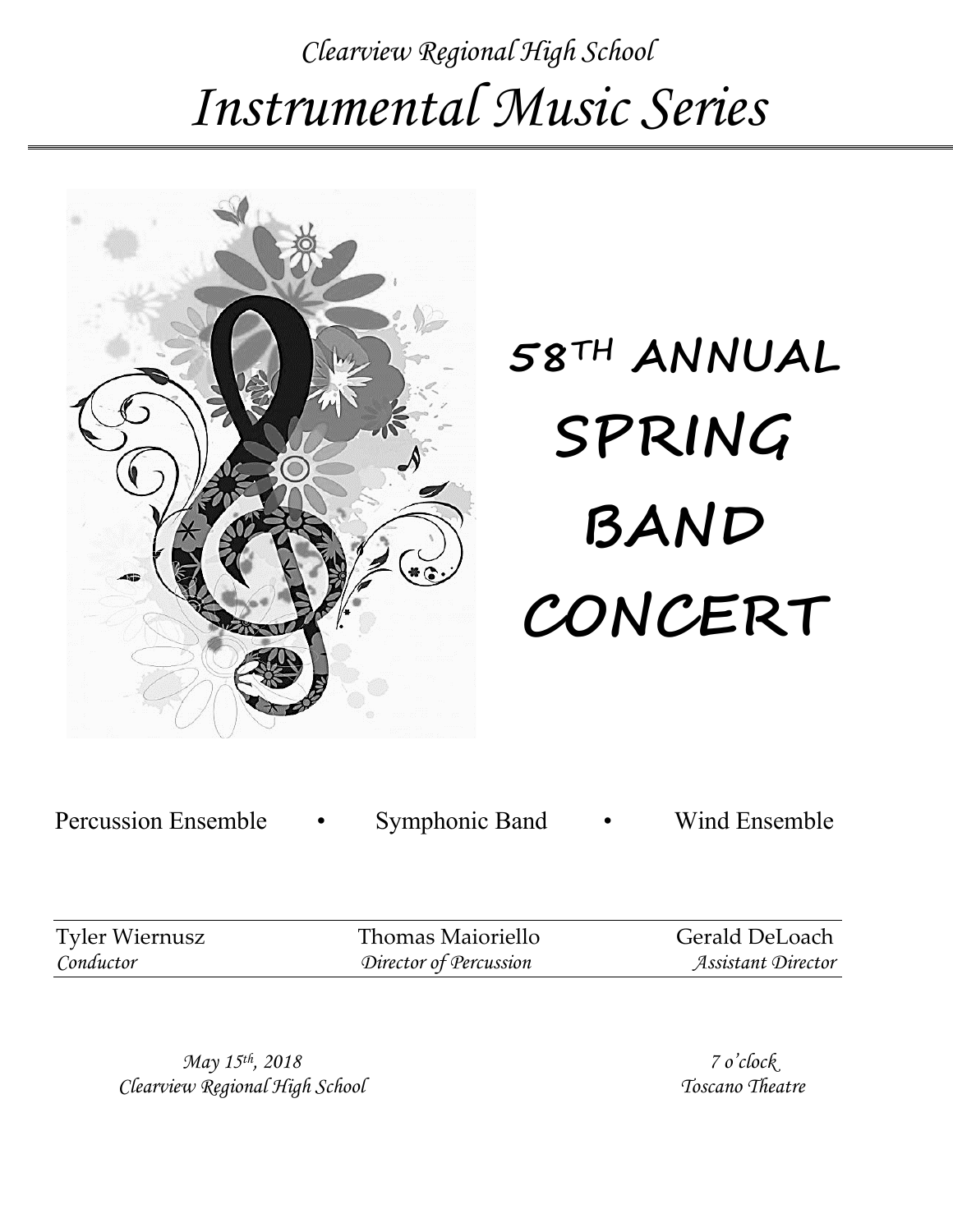### *Wind Ensemble*

**Flute** Krystal Yearis\*4 Magdalene Henry1 Cami LaSala1 Lauren Visalli Helena Reynolds

**Oboe** Melissa Fadini\* Mackenzie Gehringer **Clarinet**

Benjamin Taylor\*2 Jackie Monzo Allyson Sooy Ashley Moran Melissa Pratt

**Bass Clarinet** Lydia Eisenhart\* Kaitlin Schwartz

\* Indicates principle player 1 Senior

2 All-South Jersey Wind Ensemble

3 All-South Jersey Symphonic Band 4 Olympic Conference Honors Band

Librarian – Adérónké Adéjare

**Flute** Miranda Gardina Hannah Kaestner Olivia Leone Lena Olafsen Emma Sawyer

**Oboe** Ashley Miller Paige Bathurst Bryce Gawrysiak

### **Clarinet** Josephine Galante Gabi Bright Sophie Cannon Gracie Teiper Jason Cho Salima Oumar-Mahamat

**Bass Clarinet** Luke Keegan Aniyah Ward Kaitlyn Schwartz

**Bassoon** Zachary Weng

**Double Bass** Madison McCormick

### 1 Senior

Librarians – Johnni Frankowski , Ashley Miller, Aniyah Ward

### **Bassoon**

Kyle Lin\* Adérónké Adéjare

**Saxophones**

Jonathan Teiper Larry Diehlman Johnny Rokicki\*1 Jaden James-Mason

### **Trumpet**

Ryan Wienckoski\* Jasmine Dickson3 James Snyder Eric Uhorchuk Allison Capik Evan Wax

**Horn**

Claire Eisenhart\*1 Heather Robinson<sup>1</sup> Rebecca Murphy Dan Paolello

### **Trombone** Marissa Weaver

**Euphonium** Jordan Beckman3 Katie DeSimone Matt Taylor<sup>1</sup>

**Tuba** Katie Lafferty\*1

Hayden Vogel3 **Percussion** Sean White\*1 Spencer James<sup>1</sup> Lorrha Hitchner Valerie Monzo Jonathan Hubbard Patrick Valentine1

Amelia Biermann Sam Wasniewski Sam Johnson

> **Double Bass** Bianca Law1

### *Symphonic Band*

**Alto Saxophones**

Sophia Falciani1 Ellie LoPresti Sophie Luckman J.T. Giovinco Heike Richardson Jonathan Marcolongo<sup>1</sup> Samuel Millard Tyler Weiss Joseph Bujnowski Aiden Aiello Victor Chiang George Kniaz

**Tenor Saxophones** Jacob Cubbler Ryan Norris

**Baritone Saxophone** Mason Weiss

**Trumpet** Kirsten Gurlin Trevor Jones Shawn McPoyle1 Mitchell West<sup>1</sup> Shannon Jordan Karlie Kraus Danny Sullivan<sup>1</sup> Michael Insana Samantha Niedbalski

### **Horn**

Courtney Wynne Aaron Reynolds Gigi Bright Johnni Frankowski

### **Trombone**

Colby Johnston Dominic Drees Bianca Law1

### **Euphonium**

Billy Voll Joshua Oladipo E.J. Drees

**Tuba** Carl Reynolds Evan Taylor Joseph Manieri

### **Percussion**

Jake Amato Timothy Bonaventure Damian DeStefano Roman Henry Nicholas Liloia Nicholas Mathis1 Jake Nole Jack Quinn Carson Reuter Alexander Rossi Zachary Wood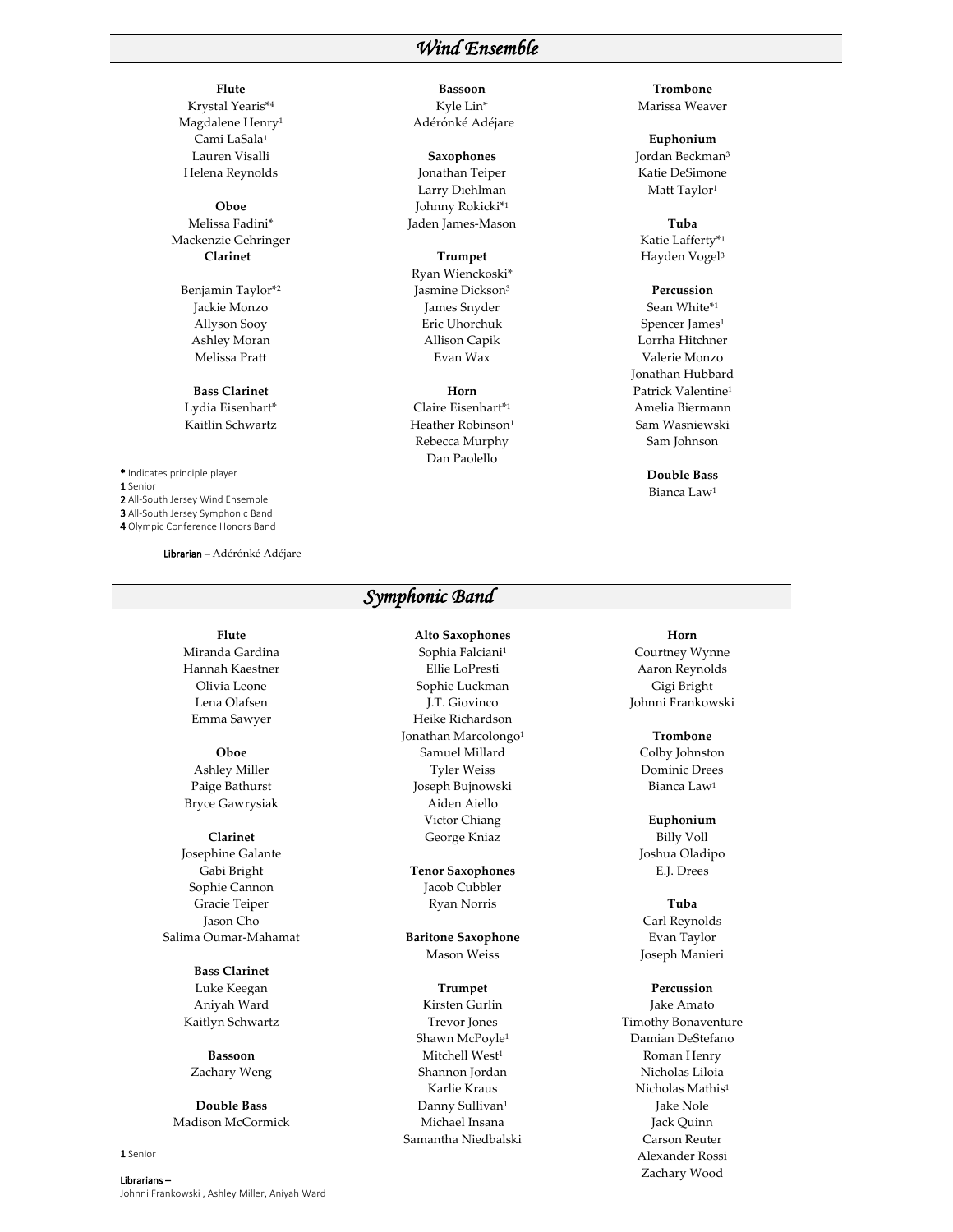### Star-Spangled Banner

### **Wind Ensemble Trumpet Ensemble**

Ryan Wienckoski, Jasmine Dickson, James Snyder, Eric Uhorchuk, Allie Capik, Evan Wax

### **Percussion Ensemble**

Log Cabin Blues G.H. Green (1893-1970) Sabre Dance Aram Kachaturian (1903-1978) and the Sabre Dance Aram Kachaturian (1903-1978) Xylophonia Dean Witten (1951-2018) Don't Stop Me Now Freddy Mercury (1946-1991) Arr. Tom Maioriello



In Memorium

## Professor Dean Witten

The Clearview Regional High School Percussion Ensemble is performing *Xylophonia* in honor and memory of renowned arranger and Director of percussion at Rowan University, Dean Witten. His dedication as a percussionist and educator will continue to be an inspiration to all.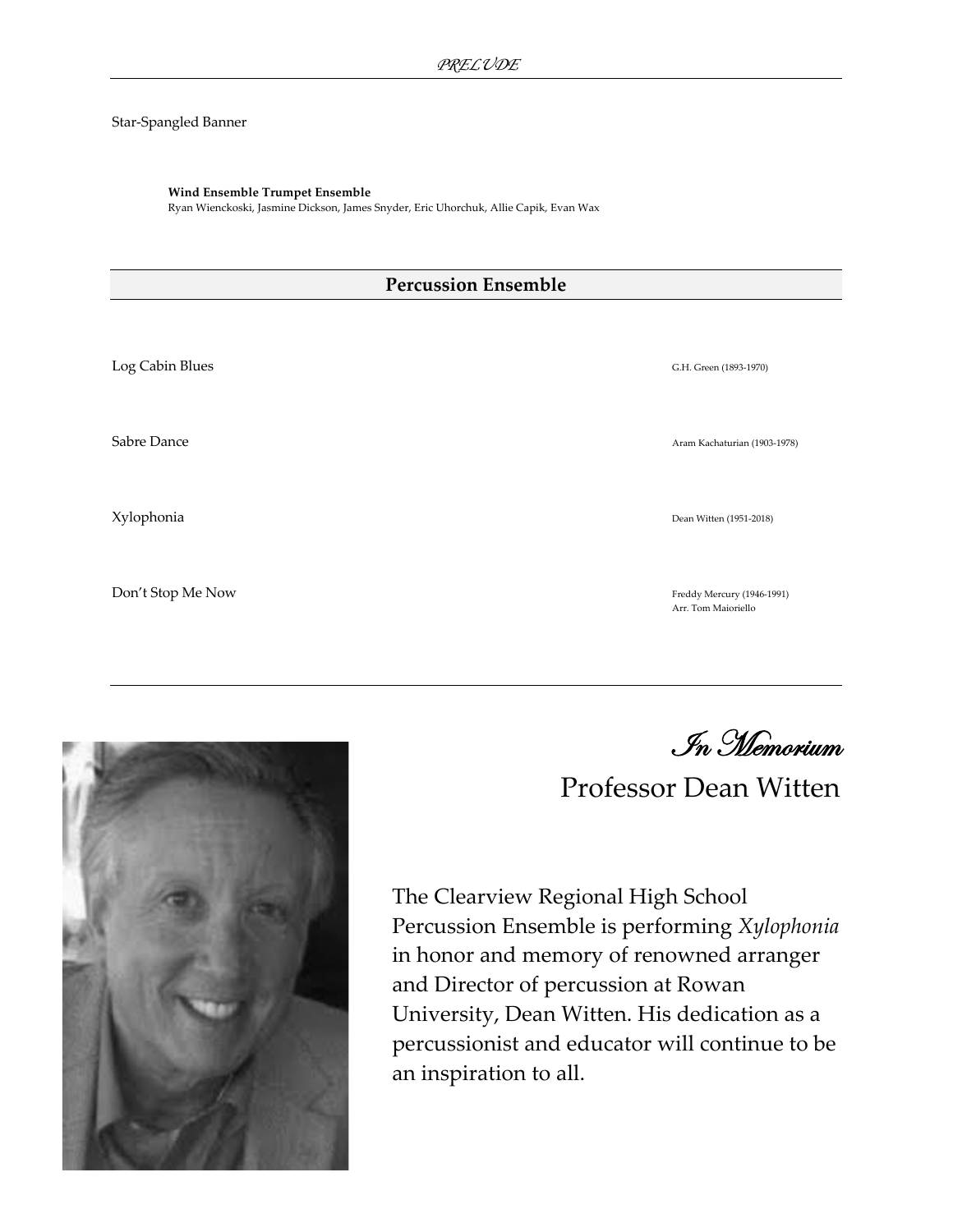### **Symphonic Band**

Courtly Airs and Dances (1985) **Courtly Airs and Dances (1985) Ron** Nelson (b.1929)

- III. Pavane
- IV. Salterelle
- VI. Allemande

On A Hymnsong of Philip Bliss (1989) David Holsinger (b. 1945)

Pirates of the Caribbean (2003) Klaus Badelt (b.1967)

Arr. Ted Ricketts

### **Wind Ensemble**

Slavonic Dance #8 (1878/1991) Antonin Dvorak (1841-1904)

Third Suite (1965)<br>
I. March Robert Jager (b.1939)

- March
- II. Waltz
- III. Rondo

I. II.

III.

His Honor (1933) Henry Filmore (1881-1956)

Arr. Alfred Reed (1921-2005)

Sleep (2003) Eric Whitacre (b.1970)

Puszta (1988) Jan Van der Roost (b.1956)

 $\bigodot$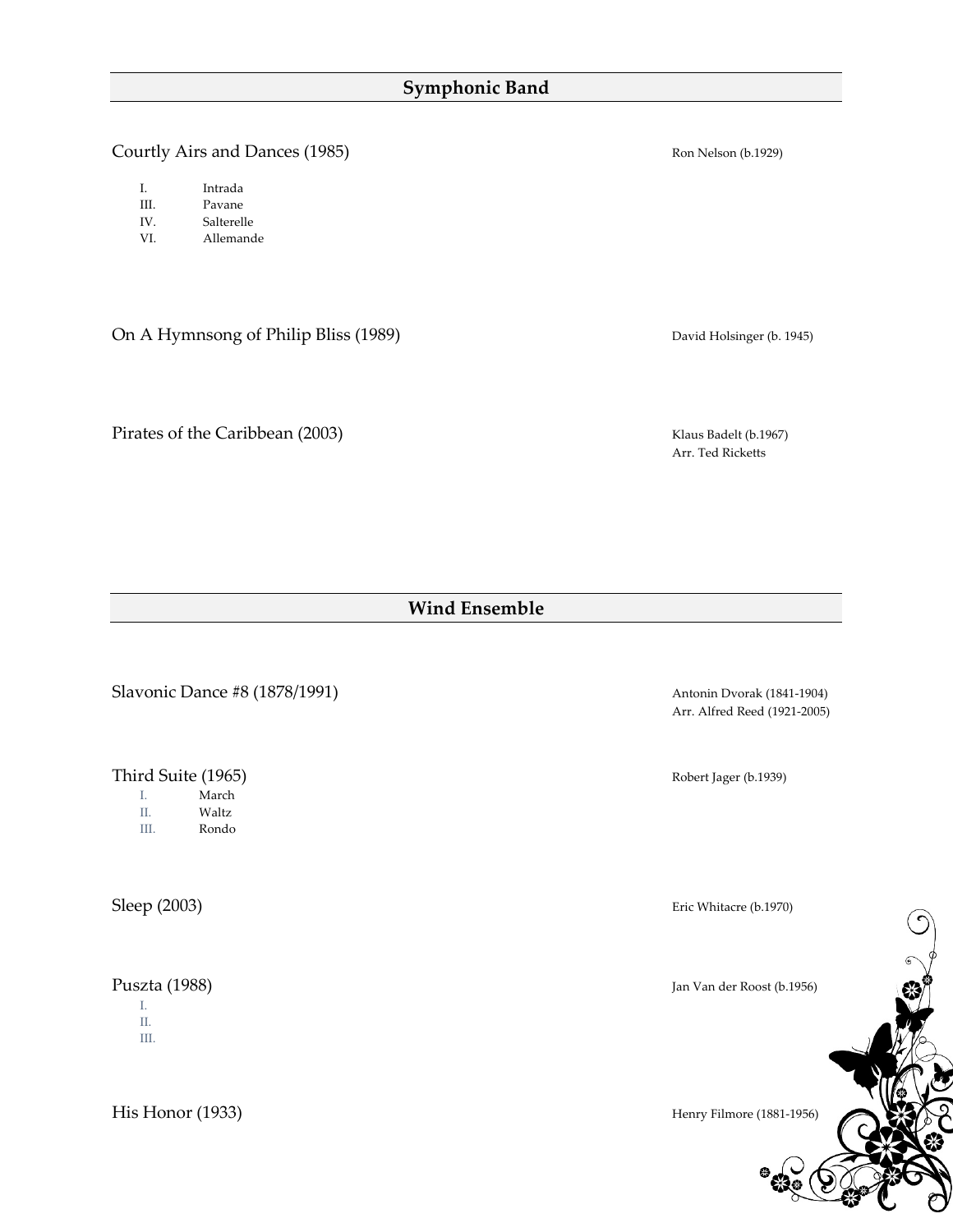### **Courtly Airs and Dances (1985)** Ron Nelson (b.1929)

Ron Nelson is an American composer born in Illinois and currently residing in Arizona. He received three degrees, including his Doctor of Music Arts degree from the Eastman School of Music in Rochester, New York. Dr. Nelson joined the faculty of Brown University following a brief stint in Paris as part of his Fulbright Grant. He served a decade as chairperson for the Department of Music at Brown, and was named Professor Emeritus in 1993. Dr. Ron Nelson is noted for his diverse output of musical works, including major works for band, orchestra, choir, and chamber music.

*Courtly Airs and Dances* is a suite of Renaissance dances characteristic of five European counties during the Sixteenth century. Two of the dances performed today (*Pavane* and *Allemande)* are meant to emulate the music of Claude Gervaise, drawing on the style his music as well as characteristics of other compositions from that period. The 'festival' opens with a fanfare-like *Intrada*, drawing on the flourishes and embellishments in early bugle fanfares.

### **On A Hymnsong of Philip Bliss (1989)** David Holsinger (b. 1945)

David Holsinger is an American-based composer currently living in Texas. He received a Master's degree from Central Missouri State in 1974 following undergraduate studies at Central Methodist College. Holsinger served as staff arranger for the University Band at the University of Kansas, during which time he was completing post-graduate studies in composition. Mr. Holsinger continues to appear around the country as a guest conductor, including numerous stints in high school honors bands. He continues to lecture and teach at Lee University on a limited basis.

*On A Hymnsong of Philip Bliss* is one of Holsinger's best known pieces for wind band. Holsinger's setting is a version of the American hymn "It is Well With My Soul," first published in 1876. The hymn was written by hymnist Horatio Spafford following the death of his son and four daughters at an early age. Philip Bliss, a noted composer of the era, was so moved by the lyrics he created a four-part hymnal setting of the text. According to printed notes, this work represents "a radical departure of Holsinger's traditional compositional style. The frantic tempos, the ebullient rhythms we associate with Holsinger are replaced with a restful, gentle, and reflective composition based on the 1876 Philip Bliss – Horatio Spafford Hymn, "It is Well with my Soul." *On A Hymnsong of Philip Bliss* received a number of notable performances following American tragedies, including the explosion of the Challenger space shuttle, the death of Ronald Regan, and the commemoration of fallen American soldiers in battle.

### It Is Well With My Soul

When peace like a river, attendeth my way, When sorrows like sea billows roll Whatever my lot, thou hast taught me to say It is well, it is well, with my soul

It is well With my soul It is well, it is well with my soul

Though Satan should buffet, though trials should come, Let this blest assurance control, That Christ has regarded my helpless estate, And hath shed His own blood for my soul

It is well (it is well) With my soul (with my soul) It is well, it is well with my soul

My sin, oh, the bliss of this glorious thought My sin, not in part but the whole, Is nailed to the cross, and I bear it no more, Praise the Lord, praise the Lord, o my soul

It is well (it is well) With my soul (with my soul) It is well, it is well with my soul

### **Pirates of the Caribbean (2003)** The Casset Constantine Equation of the Caribbean (2003) The Casset Constantine Equation of the Caribbean (2003)

 **Arr. Ted Ricketts**

Klaus Bedalt is a German film composer known for dozens of acclaimed music scores, including numerous blockbuster films. His collaborations with famed film composer Hans Zimmer have netted some of the most notable film scores of the 2000s, including *The Thin Red Line, Gladiation,* and *The Prince of Egypt.* Bedalt has won numerous nominations and awards for his soundtracks, including four for his work on *Pirates of the Caribbean*: *The Curse of the Black Pearl*. The current arrangement by noted band arranger Ted Ricketts sews together a half-dozen pieces from the award-winning *Pirates of the Caribbean* soundtrack, including "Fog Bound," "The Medallion Calls," "One Last Shot," and "He's A Pirate."

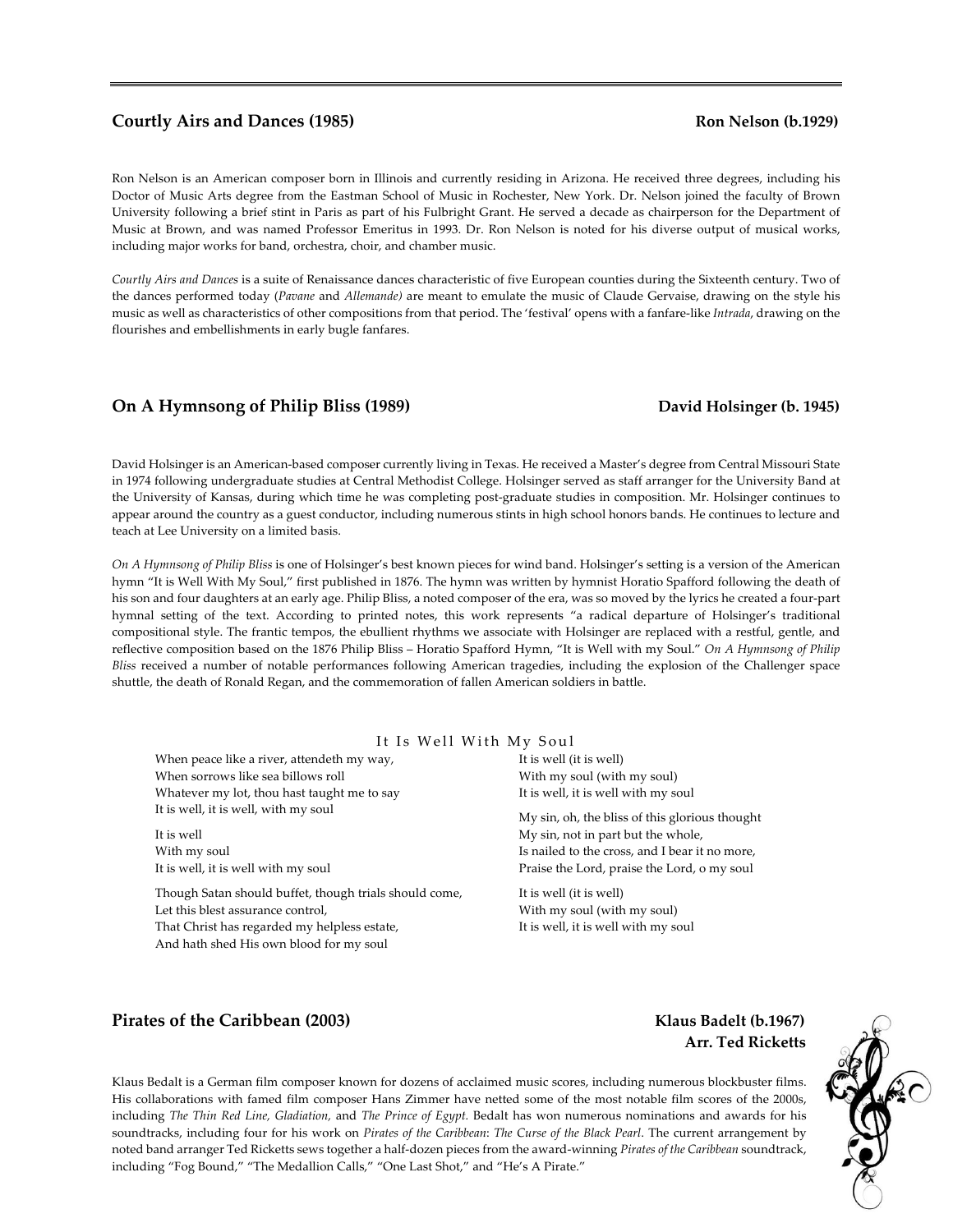### **Slavonic Dance #8 (1878/1991) Antonin Dvorak (1841-1904)**

# **Arr. Alfred Reed**

Antonin Dvorak was a European composer of the latter nineteenth century labeled as a Nationalist composer. Nationalists used the musical idioms of their respective countries to write music that would immediately be identified as having been written by a composer from that country. Dvorak's native "country" during his life was not an independent state at all, but rather was part of the large Austro-Hungarian Empire ruled by a German-speaking Kaiser. If Dvorak were alive today his home would be part of the Czech Republic. Dvorak's career was greatly aided through the support of the great German composer Johannes Brahms, who encouraged his Berlin publisher, Simrock, to publish Dvorak's work.

There are two sets of these dances, originally written for piano duet, which Dvorak would eventually call "Slavonic," rather than "Czech." The first set, Opus 46, written in 1878, contained eight dances, including two furiants, a polka, two sousedkas (waltzes), two skocnas (leap dances, one of which is the source of this arrangement) and a slow Serbian folk dance. The dance used as the source of this arrangement is the final dance of the set, in G minor, it has a tempo marking of Presto, typical of the more vigorous of the folk dances of Eastern Europe. Even today, Czechs consider Dvorak's two sets of Slavonic Dances to represent some of the best examples of "Czechoslovakian" music in the orchestral repertoire.

Adapted from notes published by Dr. Raymond A. Barr

### **Third Suite (1965)** Robert Jager (b.1939)

| L   | March |
|-----|-------|
| H.  | Waltz |
| HI. | Rondo |

Robert Jager is a noted twentieth century American composer known for his numerous works for symphonic band. He started his professional music career as a theory instructor and Staff Arranger for the U.S. Naval Academy School of Music, departing his post to complete a doctorate at the University of Michigan. In 1964 he won the Ostwald Band Music Competition, sponsored by the American Bandmasters Association, for his *Symphony for Band*. That same year, he also won the Roth Award from the National School Orchestra Association for a different composition.

*Third Suite* was written during Mr. Jager's time at the University of Michigan. It was written for the Granby High School Band of Norfolk, Virginia, and is dedicated to the conductor and the ensemble. The work is tuneful, yet has certain built in elements which provide a quirky experience for the performer and listener. The first movement is written in alternating meters, floating a light, albeit asymmetrical, melody over the top. The middle contains a percussion solo, written for multiple non-pitched drums as well as the timpani, an enigmatic feature of band music during the mid-twentieth century.

The second movement is a Waltz, a dance typically in a triple meter, contains the same type of distortion as the previous movement. Color and contrast throughout the movement are an added feature, including a rubato section in the middle harkening back to the great Viennese composers of the nineteenth century. The final movement, "Rondo," opens with a five-chord introduction in the full band. The initial statement of the 'A-theme' in trumpet sets the primary melodic material for the rest of the movement. Throughout the movement Jager stays true to the Rondo form, alternating the primary 'A-theme' with new material introduced throughout the ensemble. The crashing timpani rolls signals the beginning of the end as the piece builds to its climactic end.

### **Sleep (2003) Eric Whitacre (b. 1970)**

From the Composer's Website:

"Grammy-winning composer and conductor Eric Whitacre is one of the most popular musicians of our time. His concert music has been performed throughout the world by millions of amateur and professional musicians alike, while his ground-breaking Virtual Choirs have united singers from over 110 different countries. A graduate of the prestigious Juilliard School of Music, Eric was recently appointed Artist in Residence with the Los Angeles Master Chorale having completed a five-year term as Composer in Residence at Sidney Sussex College, Cambridge University, UK."

*Sleep* was originally conceived as a choral work commissioned for the 16-piece Austin ProChorus. The work was set to Robert Frost's 1923 poem "Stopping by Woods on a Snowy Evening." Unbeknownst to Mr. Whitacre, the poem was under strict copyright by the Robert Frost estate until the year 2023. Rather than wait two decades to publish the work, Whitacre began a separate collaboration with Charles Anthony Silvestri to put new lyrics to the established musical content. The result was a product that Whitacre has stated publically he prefers to the original text.

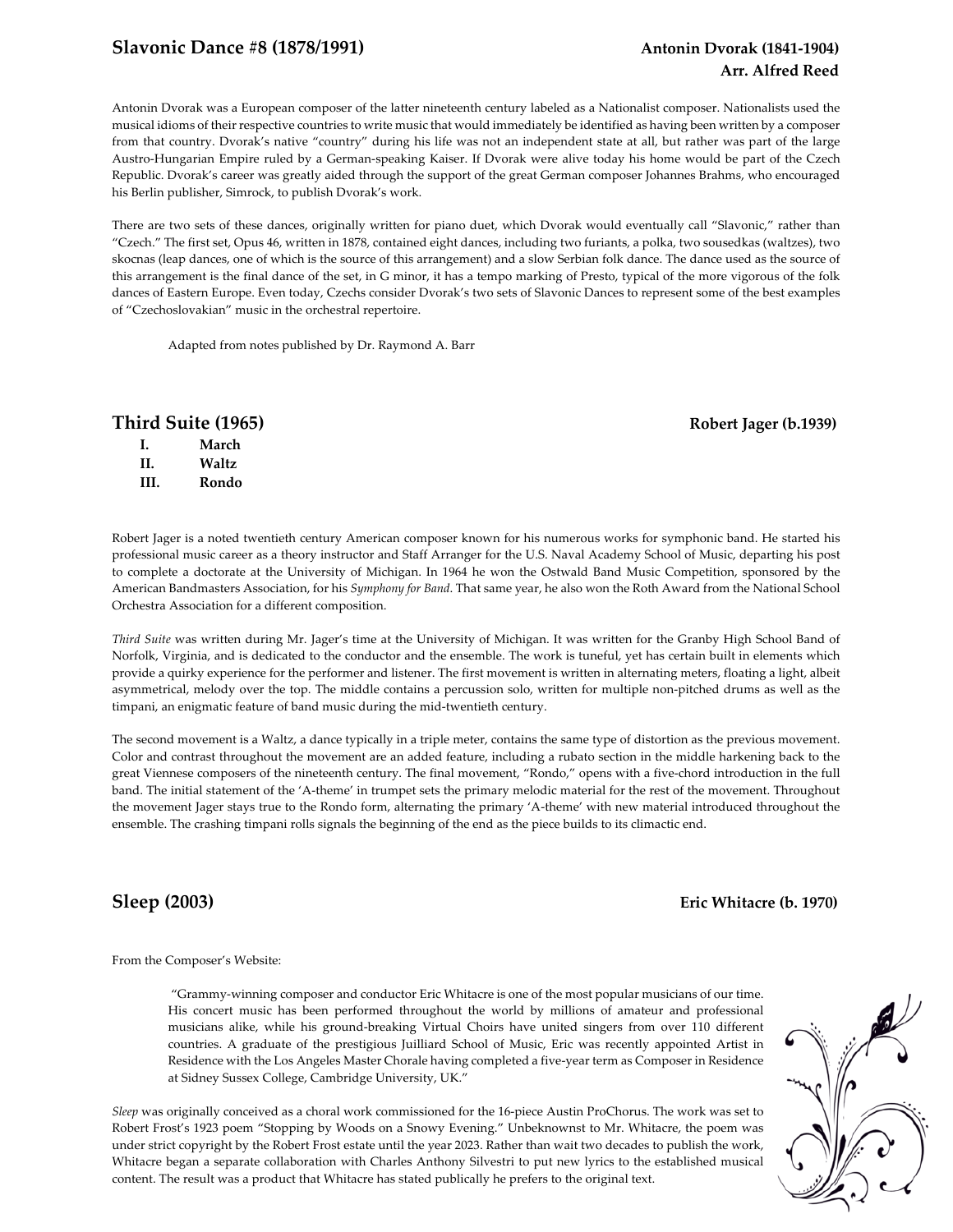Sleep

The evening hangs beneath the moon, A silver thread on darkened dune. With closing eyes and resting head I know that sleep is coming soon. Upon my pillow, safe in bed, A thousand pictures fill my head. I cannot sleep, my mind's a-flight; And yet my limbs seem made of lead.

If there are noises in the night, A frightening shadow, flickering light, Then I surrender unto sleep, Where clouds of dream give second sight, What dreams may come, both dark and deep, Of flying wings and soaring leap As I surrender unto sleep, As I surrender unto sleep.

Charles Anthony Silvestri (b.1965)

**I. II. III.**

Jan Van der Roost is a Belgian composer currently teaching at numerous institutions around the world, including the Lemmensinstituut in Leuven, Belgium, the Shobi Institute of Music in Tokyo, the Nagoya University of Art, and the Senzoku Gakuen in Kawasaki, Japan. Besides being a prolific composer he is also very much in demand as an adjudicator, lecturer, clinician and guest conductor. His musical activities have taken place in more than 45 countries in four continents and his compositions have been performed and recorded around the world. He has composed over 90 works, mostly for wind band and orchestra, with occasional ventures into choir. All of his works are commissioned by artists, conductors, and bands from around the world.

*Puszta* is a suite of gypsy-style dances adapted from the folk music of Eastern Europe. The newly-composed melodies are comparable in character to the Hungarian and Slavic dances by Brahms and Dvorak, as well as Hungarian rhapsodies by Liszt. The term "Puszta" describes the vast plains that lie to the south and east of the Danube River in Hungary. These plains have time and again throughout history been the home to tribes of nomadic shepherds and fierce horsemen. These plains have played a pivotal role in Central European history throughout the millennia, going all the way back to the conquests of the Roman Empire in the first and second century B.C.E. As is typical of gypsy music throughout history, the dances feature alternation of temperamental and melancholic moods, and contrasting tempos. Solos in various reeded instruments mirror the hymns and melodies heard as the tribes roamed around the plains searching for a place to call their home.

### **His Honor (1933) Henry Filmore (1881-1956)**

Henry Filmore was one of the most colorful bandsman of his time, an era that stretched across fifty vibrant years during which he probably wrote more band music – much of it under assumed names – than any composer/bandmaster in history. Filmore background in his family's publishing house, the Filmore Brothers Company of Cincinnati, led him at an early age down a variety of productive paths as a composer, including those of the hymn, popular overture, fox-trot, waltz, and his own particularly lucrative specialty – the trombone novelty, such as *Lassus Trombone, Bone's Trombone,* or *Shoutin' Liza Trombone.* 

Filmore's irrepressible talent for marches produced a string of masterpieces uniquely of his own flavor, and aong the most outstanding of them is *His Honor*. It was dedicated to Mayor Russell Wilson of Cincinnati, and according to Paul Bierley, it was probably played for the first time by the Filmore Band during their concerts at the Cincinnati Zoological Gardens in August 1933.



**Puszta (1988) Jan Van der Roost (b.1956)**